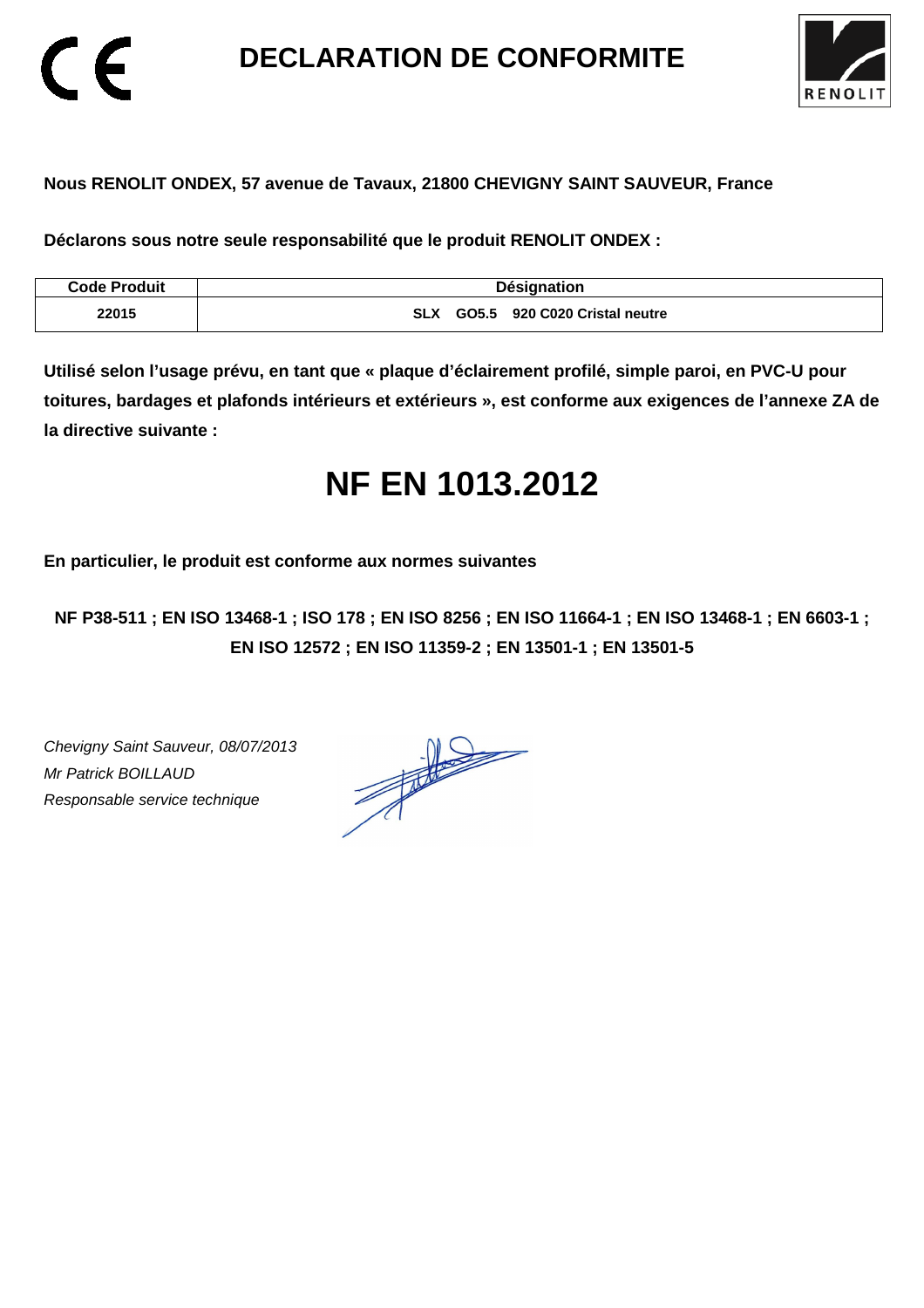

### 1 **1. CODE D'IDENTIFICATION UNIQUE DU PRODUIT : 22015**

## **2. DESIGNATION DU PRODUIT : SLX GO5.5 920 C020 Cristal neutre**

| <b>Couleur</b>                    | Pas d'ondulation<br>et profondeur | Largeur utile | <b>Epaisseur nominale</b>                                                                                             | Type de matériau         | Masse nominale |
|-----------------------------------|-----------------------------------|---------------|-----------------------------------------------------------------------------------------------------------------------|--------------------------|----------------|
| <b>Cristal neutre</b>             | GO 5.5 - 177/51                   | 708 mm        | $0.90$ mm                                                                                                             | <b>PVC NP Bi-orienté</b> | 1.50 kg/ $m2$  |
| <b>USAGE PREVU DU PRODUIT :</b>   |                                   |               | Plaque d'éclairement profilée, simple paroi, en PVC-U pour<br>toitures, bardages et plafonds intérieurs et extérieurs |                          |                |
| <b>FABRICANT ET COORDONNEES :</b> |                                   |               | RENOLIT ONDEX - 57 Avenue de Tavaux -                                                                                 |                          |                |

- **21800 Chevigny-Saint-Sauveur France Tel : +33 (0) 3 80 46 80 01**
- **5. MANDATAIRE DU FABRICANT :** Non concerné
- **6. SYSTEME D'EVALUATION ET DE VERIFICATION DE LA CONSTANTE DES PERFORMANCES DU PRODUIT :** Système 3
- **7. PRODUIT COUVERT PAR UNE NORME HAMRONISEE :** EN 1013 : 2012
- **8. EVALUATION TECHNIQUE EUROPEENNE :** Non concerné
- **9. PERFORMANCES DECLAREES selon les Spécifications Techniques Harmonisées EN 1013 :**

| Caractéristiques essentielles                                                                      | <b>Performances</b>                      |
|----------------------------------------------------------------------------------------------------|------------------------------------------|
| Tolérance Dimensionnelle                                                                           | Conforme                                 |
| Perméabilité à l'eau/à l'air                                                                       | Conforme                                 |
| Facteur de transmission lumineuse (NF P38-511)                                                     | 80%                                      |
| Résistance Mécanique / fléchissement de la plaque                                                  | <b>PND</b>                               |
| Résistance en flexion (ISO 178)                                                                    | 97 MPA                                   |
| Module d'élasticité en flexion (ISO 178) E                                                         | 3900 MPA                                 |
| Coefficient de rigidité E.t <sup>3</sup>                                                           | 2.8 N.m                                  |
| Résistance au choc traction (EN ISO 8256)                                                          | 1200 $kJ/m^2$                            |
| Variation de l'indice de jaunissement après vieillissement artificiel(EN ISO 11664-1)              | 5(40)                                    |
| Variation du facteur de transmission lumineuse après vieillissement artificiel<br>(EN ISO 13468-1) | 10% (A0)                                 |
| Variation de la résistance en flexion/traction après vieillissement artificiel<br>(EN ISO 8256)    | ≤10% (A0)                                |
| Résistance choc d'un corps dur de faibles dimensions (EN 6603-1)                                   | Conforme                                 |
| Résistance choc d'un corps mou grandes dimensions (XP 38-506-1999) Test 1200J                      | <b>PND</b>                               |
| Perméabilité à la vapeur d'eau (EN ISO 12572)                                                      | $0.8 \times 10^{-5}$ mg/(m-h-Pa)         |
| Dilatation thermique linéique (EN ISO 11359-2)                                                     | 67 x 10 <sup>-6</sup> (K <sup>-1</sup> ) |
| Réaction feu (EN 13501-1)                                                                          | <b>B</b> s1 d0                           |
| Performance feu extérieur (EN 13501-5)                                                             | Ftoit (non testé)                        |
| Emission de substances dangereuses                                                                 | <b>PND</b>                               |
| Résistance aux fixations                                                                           | www.ondex.com                            |

**10. Les performances du produit identifié aux points 1 et 2 sont conformes aux performances déclarées indiquées au point 9. La présente déclaration des performances est établie pour la seule responsabilité du fabricant identifié au point 4.** 

Signé pour le fabricant et en son nom par Patrick BOILLAUD – Responsable Service Technique<br>Chevigny-Saint-Sauveur, le 08 Juillet 2013<br> **Chevigny-Saint-Sauveur, le 08 Juillet 2013 Chevigny-Saint-Sauveur, le 08 Juillet 2013**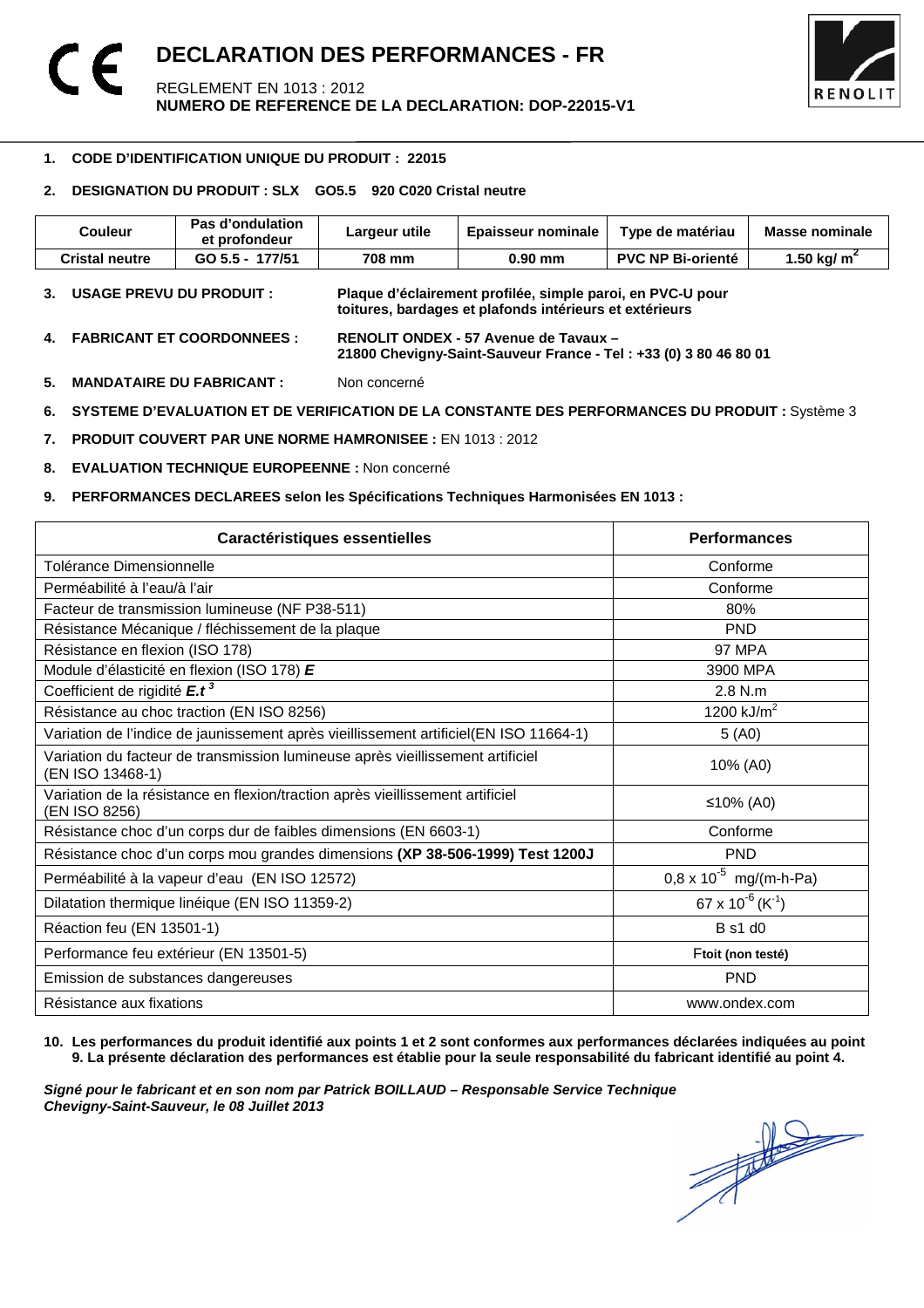# **KONFORMITATSERKLARUNG**



# **Wir RENOLIT ONDEX, 57 avenue de Tavaux, 21800 CHEVIGNY SAINT SAUVEUR, France**

**Erklären unter unserer alleinigen Verantwortung, dass das mit dem RENOLIT ONDEX Produkt:** 

| <b>Produktnummer</b> | <b>Benzeichnung</b>                         |  |  |  |
|----------------------|---------------------------------------------|--|--|--|
| 22015                | GO5.5 920 C020 Cristal neutre<br><b>SLX</b> |  |  |  |

**den grundlegenden Anforderungen der folgenden Richtlinien entspricht, wenn es nach den Anweisungen des Herstellers bestimmungsgemäss verwendet wird: "Lichtdurchlässige, einschalige, profilierte Platten aus PVC-U für Innen- und Außenanwendungen an Dächern, Wänden und Decken" in Anhang ZA:** 

# **NF EN 1013.2012**

**Insbesondere entspricht es den folgenden Normen** 

**NF P38-511 ; EN ISO 13468-1 ; ISO 178 ; EN ISO 8256 ; EN ISO 11664-1 ; EN ISO 13468-1 ; EN 6603-1 ; EN ISO 12572 ; EN ISO 11359-2 ; EN 13501-1 ; EN 13501-5**

Chevigny Saint Sauveur, 08/07/2013 Mr Patrick BOILLAUD Leiter der technischen Abteilung

 $\epsilon$ 

 $\frac{1}{\sqrt{1-\frac{1}{2}}}\left\vert \frac{1}{\sqrt{1-\frac{1}{2}}}\right\vert = \frac{1}{\sqrt{1-\frac{1}{2}}}\left\vert \frac{1}{\sqrt{1-\frac{1}{2}}}\right\vert.$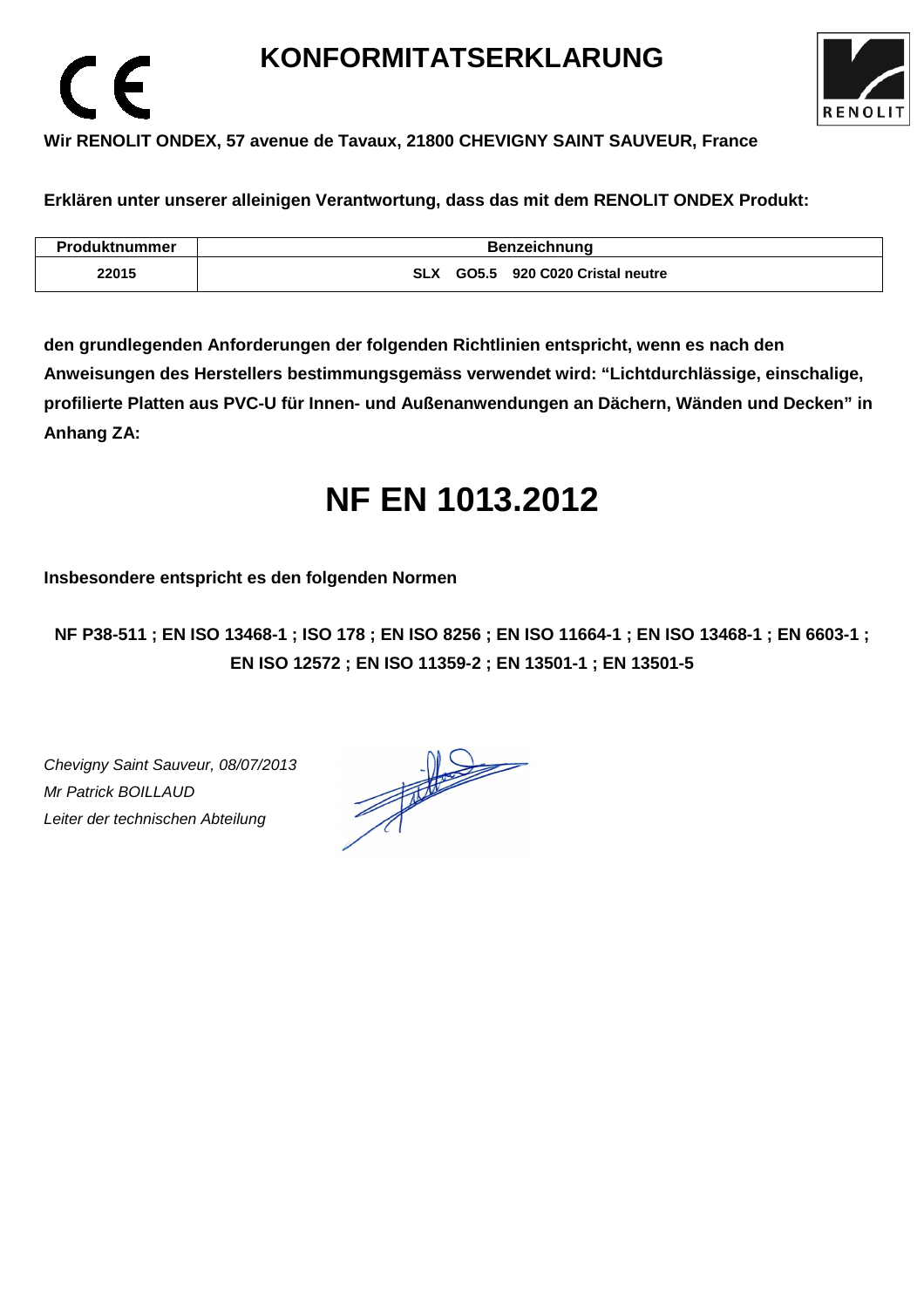# **LEISTUNGSERKLÄRUNG - DE**  NORM EN 1013 : 2012 **REFERENZNUMMER DER EKLÄRUNG: DOP-22015-V1**



## **1. EINZIGER IDENTIFIKATIONSCODE DES PRODUKTES: 22015**

## **2. PRODUKTBEZEICHNUNG: SLX GO5.5 920 C020 Cristal neutre**

| Farbe    | <b>Rippenbreite der Wellung</b><br>und Profilhöhe | <b>Baubreite</b> | Dicke (mm) | Materialtyp                                       | Nenn-<br><b>Flächengewicht</b> |
|----------|---------------------------------------------------|------------------|------------|---------------------------------------------------|--------------------------------|
| alashell | GO 5.5 - 177/51                                   | 708 mm           | $0.90$ mm  | biaxial gerecktes<br>Hart-PVC ohne<br>Weichmacher | 1.50 kg/ $m2$                  |

**3. VORGESEHENE VEWENDUNGSZWECKE: Lichtdurchlässige, einschalige, profilierte Platten aus PVC-U**  für Innen- und Außenanwendungen an Dächern, Wänden und Decken

**4. HERSTELLER UND ANSCHFRIFT: RENOLIT ONDEX - 57 Avenue de Tavaux - 21800 Chevigny-Saint-Sauveur Frankreich - Tel : +33 3 80 46 80 01** 

- **5. BEVOLLMÄCHTIGTER DES HERSTELLERS:** Nicht zutreffend
- **6. SYSTEM ZUR BEWERTUNG UND ÜBERPRÜFUNG DER LEISTUNGSBESTÄNDIGKEIT:** System 3
- **7. FÜR DIESES PRODUKT GILT DIE HARMONISIERTE NORM:** EN 1013 : 2012
- **8. EUROPÄISCHE TECHNISCHE BEWERTUNG:** Nicht zutreffend
- **9. ERKLÄRTE LEISTUNGEN gemäß harmonisierten technischen Spezifikation EN 1013:**

| <b>Wesentliche Eigenschaften</b>                                                                    | Leistungen                               |  |
|-----------------------------------------------------------------------------------------------------|------------------------------------------|--|
| Maßtoleranzen                                                                                       | <b>Bestanden</b>                         |  |
| Wasser-/Luftdurchlässigkeit                                                                         | Bestanden                                |  |
| Lichttransmissionsgrad (NF P38-511)                                                                 | 80%                                      |  |
| Biege-/Zugfestigkeit (EN ISO 178)                                                                   | <b>PND</b>                               |  |
| Biegespannung (ISO 178)                                                                             | <b>97 MPA</b>                            |  |
| Biege-Elastizitätsmodul (ISO 178) E                                                                 | 3900 MPA                                 |  |
| Steifheitsfaktor E.t <sup>3</sup>                                                                   | 2.8 N.m                                  |  |
| Zug- Schlagfestigkeit (EN ISO 8256)                                                                 | 1200 $kJ/m2$                             |  |
| Änderung des Gelbwertes nach der künstlichen Alterung (EN ISO 11664-1 ou<br>EN ISO 11664-2)         | 5(40)                                    |  |
| Änderung des Lichttransmissionsgrades nach der künstlichen Alterung, (EN<br>ISO 13468-1 ou 13468-2) | 10% (A0)                                 |  |
| Änderung der Biege-/Zugfestigkeit nach der künstlichen Alterung, (EN ISO 178)                       | ≤10% (A0)                                |  |
| Schlagbeanspruchung durch kleinen, harten Körper (EN 6603-1)                                        | <b>Bestanden</b>                         |  |
| Schlagbeanspruchung durch großen, weichen Körper                                                    | <b>PND</b>                               |  |
| Wasserdampfdurchlässigkeit (EN ISO 12572)                                                           | $0.8 \times 10^{-5}$ mg/(m-h-Pa)         |  |
| Lineare thermische Ausdehnung (EN ISO 11359-2)                                                      | 67 x 10 <sup>-6</sup> (K <sup>-1</sup> ) |  |
| Klasse des Brandverhaltens (EN 13501-1)                                                             | <b>B</b> s1 d0                           |  |
| Klasse des Brandverhaltens von außen (EN 13501-5)                                                   | F Dach (nicht getestet)                  |  |
| Freisetzung gefährlicher Stoffe                                                                     | <b>PND</b>                               |  |
| Beständigkeit gegenüber Befestigungen                                                               | Zulassung Z 14.4. 1-4                    |  |

### **10. Die Leistungen des Produktes gemäß den Nummern 1 und 2 entspricht den erklärten Leistungen nach Nummer 9. Verantwortlich für die Erstellung der Leistungserklärung ist allein der Hersteller gemäß Nummer 4.**

**Unterzeichnet für den Hersteller und im Namen des Herstellers durch Patrick BOILLAUD – Leiter der technischen Abteilung Chevigny-Saint-Sauveur, den 08. Juli 2013**

 $\frac{1}{\sqrt{2}}$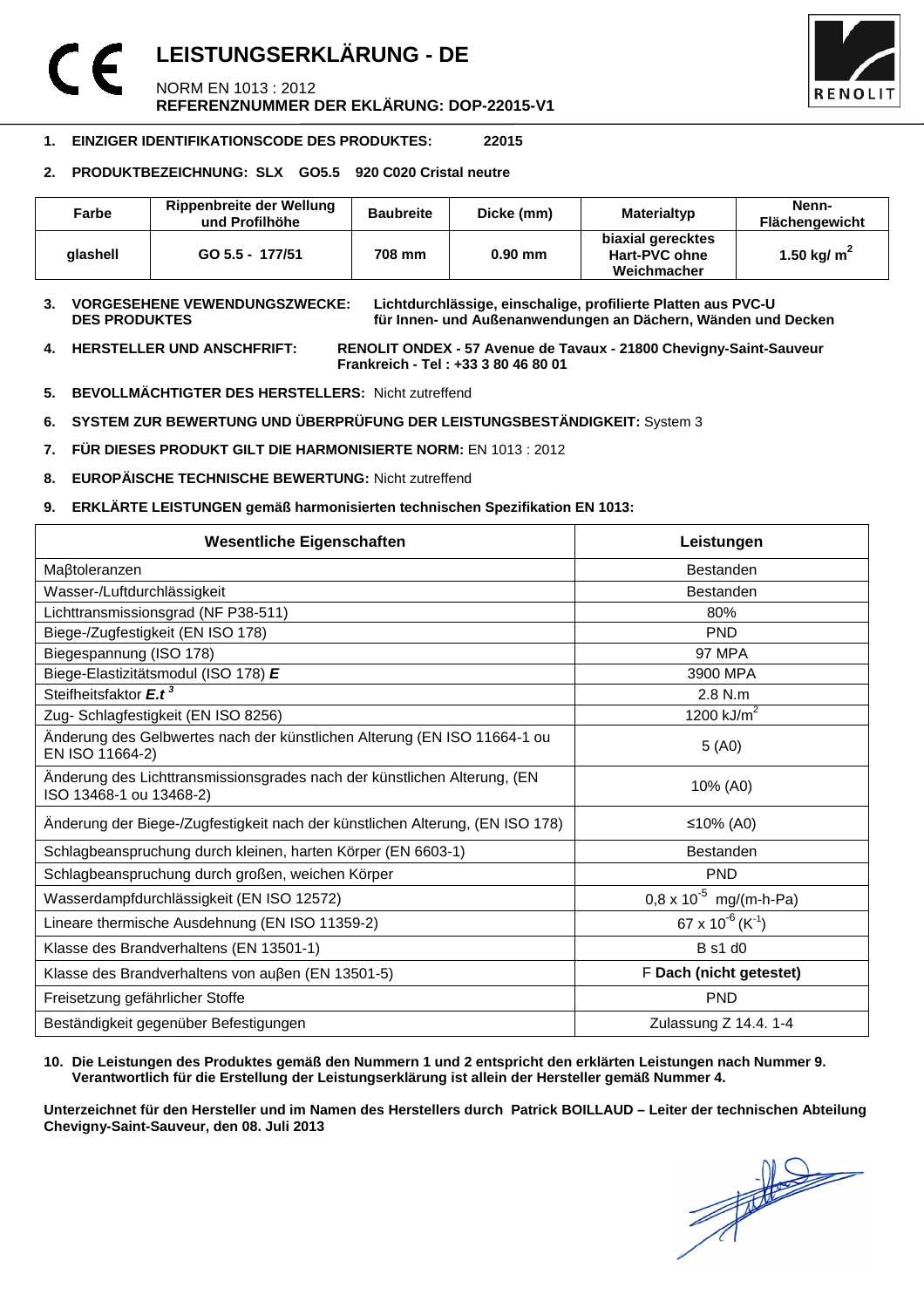# **DECLARATION OF CONFORMITY**



## **We RENOLIT ONDEX, 57 avenue de Tavaux, 21800 CHEVIGNY SAINT SAUVEUR, France**

**Declare under our sole responsability that the RENOLIT ONDEX product:** 

| <b>Product Code</b> | <b>Designation</b>                          |
|---------------------|---------------------------------------------|
| 22015               | GO5.5 920 C020 Cristal neutre<br><b>SLX</b> |

**When used according to its instruction as, "light transmitting single skin profiled PVC-U sheet for internal and external roofs, walls and ceilings", complies with the essential requirements of the following directive in ZA Annex:** 

# **NF EN 1013.2012**

**In particular it complies with the following standards** 

**NF P38-511 ; EN ISO 13468-1 ; ISO 178 ; EN ISO 8256 ; EN ISO 11664-1 ; EN ISO 13468-1 ; EN 6603-1 ; EN ISO 12572 ; EN ISO 11359-2 ; EN 13501-1 ; EN 13501-5**

Chevigny Saint Sauveur, 08/07/2013 Mr Patrick BOILLAUD Technical services manager

CE

 $\frac{1}{\sqrt{2}}$